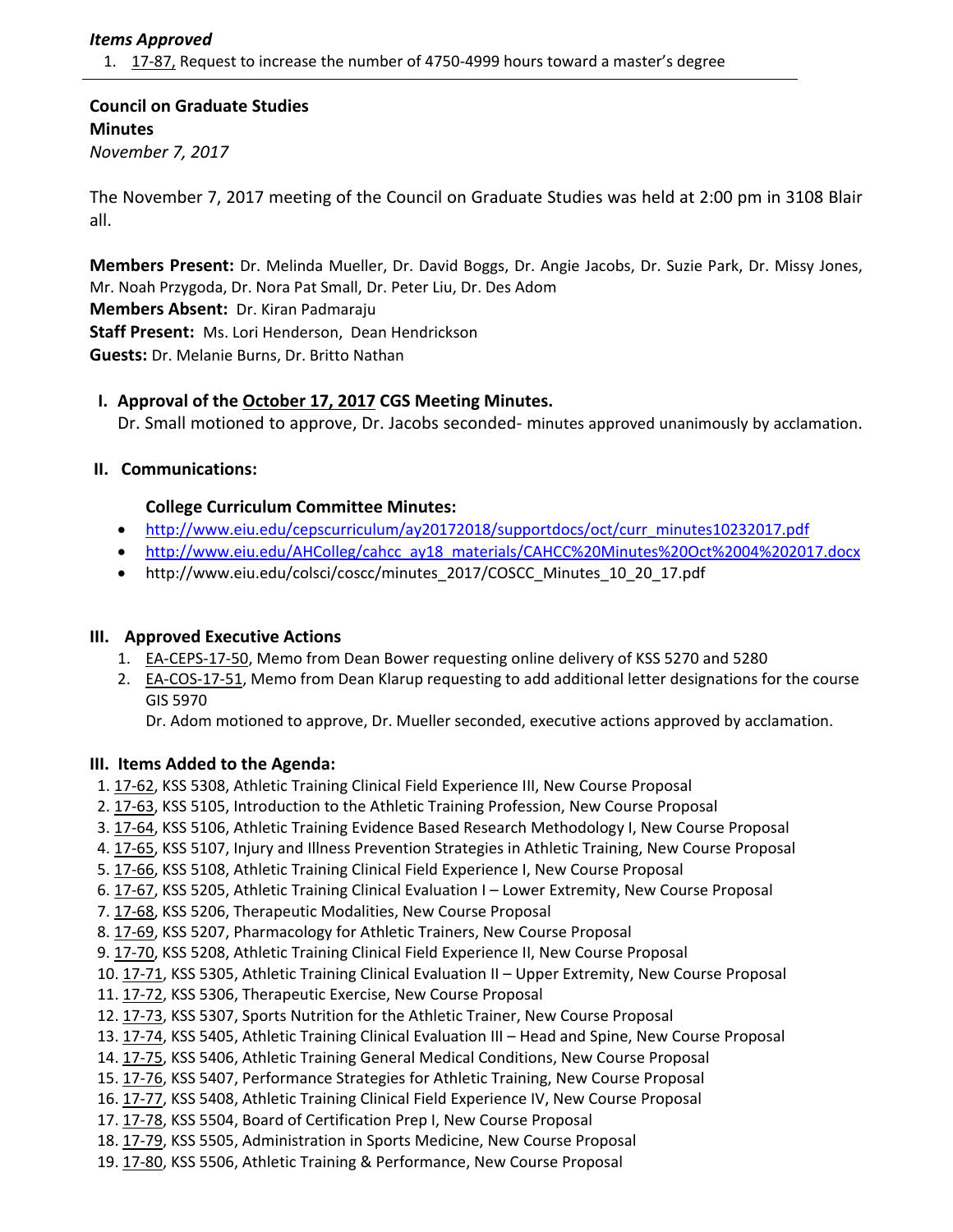- 20. 17-[81,](http://castle.eiu.edu/eiucgs/currentagendaitems/agenda17-81.pdf) KSS 5507, Emergency Management for the Athletic Trainer, New Course Proposal
- 21. 17‐[82,](http://castle.eiu.edu/eiucgs/currentagendaitems/agenda17-82.pdf) KSS 5508, Athletic Training Clinical Field Experience V, New Course Proposal
- 22. 17‐[83,](http://castle.eiu.edu/eiucgs/currentagendaitems/agenda17-83.pdf) KSS 5604, Board of Certification Prep II, New Course Proposal
- 23. 17‐[84,](http://castle.eiu.edu/eiucgs/currentagendaitems/agenda17-84.pdf) KSS 5608, Athletic Training Clinical Field Experience VI, New Course Proposal
- 24. [17](http://castle.eiu.edu/eiucgs/currentagendaitems/agenda17-85.pdf)-85, KSS 5900, Athletic Training Evidence Based Research Methodology II, New Course Proposal
- 25. 17‐[86,](http://castle.eiu.edu/eiucgs/currentagendaitems/agenda17-86.pdf) Master of Science in Athletic Training, New Program Proposal
- 26. 17‐[88,](http://castle.eiu.edu/eiucgs/currentagendaitems/agenda17-88.pdf) HIS 5710 (1,2), Seminar in Premodern History, New Course Proposal
- 27. 17-[89,](http://castle.eiu.edu/eiucgs/currentagendaitems/agenda17-89.pdf) HIS 5720 (1,2), Seminar in Modern History, New Course Proposal
- 28. 17‐[90,](http://castle.eiu.edu/eiucgs/currentagendaitems/agenda17-90.pdf) Master of Arts in History, Program Revision

## **IV. Items Acted Upon**

1. 17‐[87,](http://castle.eiu.edu/eiucgs/currentagendaitems/agenda17-87.pdf) Request to increase the number of 4750‐4999 hours toward a master's

Drs. Nathan, Burns, and Mueller presented. Item approved unanimously.

# **V. Items Pending:**

## **VI. Other Items:**

[Provost's](http://castle.eiu.edu/eiucgs/provost-new-program-proposal.pdf) memo for new majors and program proposals

 Dean Hendrickson informed Council that exec boards from CAA and CGS trying to meet to discuss the provost's concerns regarding the introduction of new and added programs

[Request](http://castle.eiu.edu/eiucgs/documents/request%20to%20waive%20bylaws%20membership%20SP18.pdf) to suspend bylaws for membership issue in Spring 2018.

 Dean Hendrickson and Chair Boggs explained that CGS bylaws prohibit two members serving from the same graduate program. With Dr. Upadhyay's return from sabbatical in the spring semester a conflict will occur with Dr. Adom also serving from the graduate program in Economics. Dr. Upadhyay is on the last year of his CGS term and Dr. Adom is in the first year, therefore this overlap will only occur in the spring of 2018. The request is to temporarily suspend the bylaws and allow both of them to serve. Dr. Park motioned that we vote on this issue today, Dr. Small seconded and motion carried by acclamation with Dr. Adom abstaining. Dr. Small motioned to approve the suspension, Dr. Jacobs seconded, the motion carried by acclamation with Dr. Adom abstaining.

First Choice Renewal in December for CDS‐ Board members: Missy Jones, David Boggs, Suzie Park Adding additional CGS meeting to November to accommodate unusual load of items‐ November 28 It was determined that the Council will add an extra meeting on November 28.

#### **VII. Committee Reports:**

#### **Library Advisory**‐

- Library Advisory Board- Nora Pat Small-RSO's encouraged to collaborate with Library to produce special exhibits.
- Academic Technology Advisory Committee-David Boggs-meets in Dec
- Graduate Student Advisory Council- Lori Henderson- members assisted with GN4U mentoring event, and participated in Homecoming's Tent City. Student Dean and GSAC president attending the national conference of the NAGPS
- Committee for the Assessment of Student Learning-Nichole Mulvey- no report
- Enrollment Management Advisory Committee- Des Adom- app numbers for 2018 look positive, potential for increased enrollment from Parkland, deposits up 100%
- Honorary Degree- Peter Liu- have not met